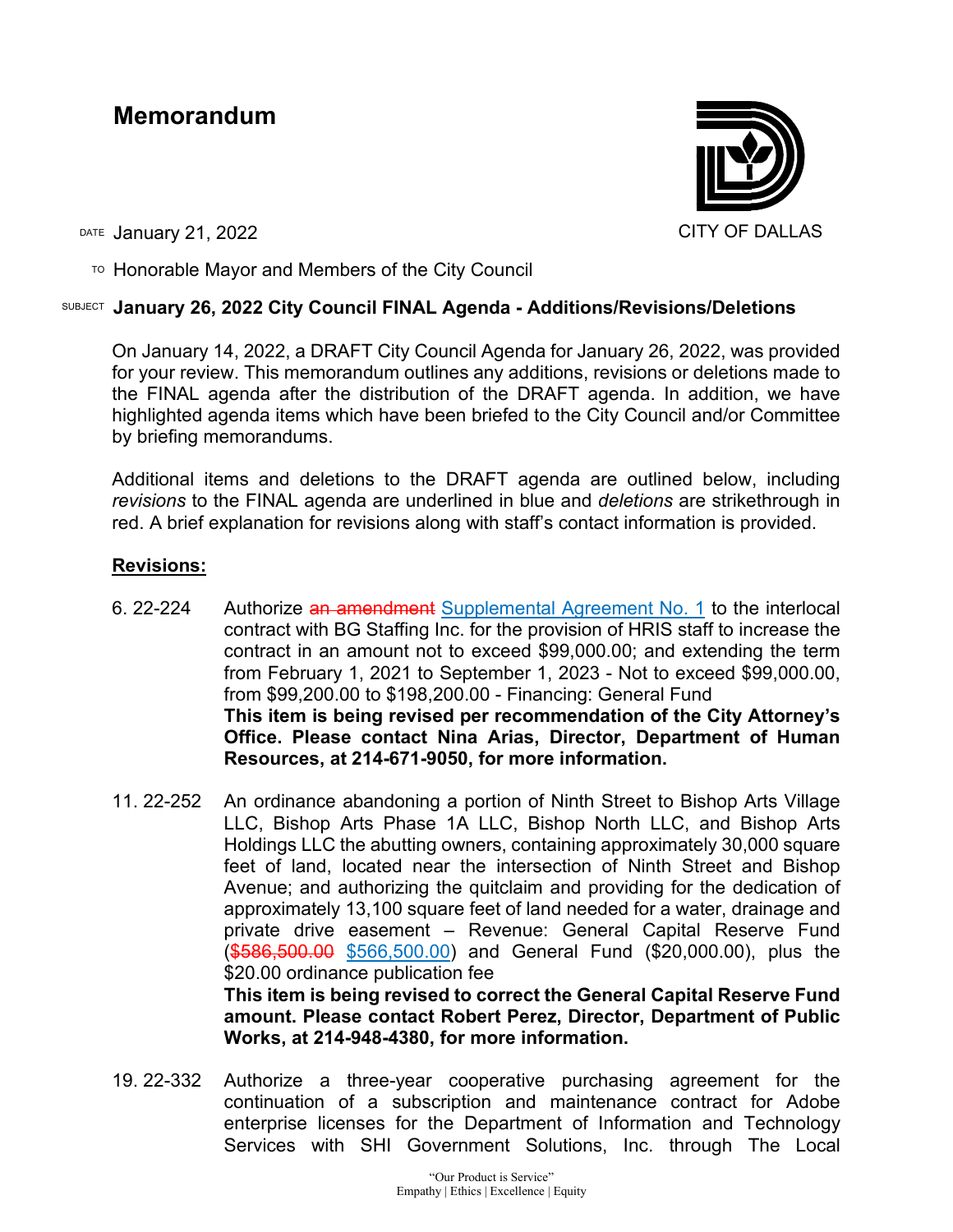#### DATE January 21, 2022

### SUBJECT **January 26, 2022 City Council FINAL Agenda - Additions/Revisions/Deletions**

Government Purchasing Cooperative (BuyBoard) agreement - Estimated amount of \$2,914,232.48 - Financing: Data Services Fund (\$1,982,193.76) and Coronavirus State and Local Fiscal Recovery Funds (\$932,038.72) **This item is being revised to correct Section 3 of the Resolution. Please contact Chhunny Chhean, Director, Office of Procurement Services, at 214-670-3519, for more information.**

25. 22-298 Authorize a public hearing to be held on February 9 and February 23, 2022 to receive comments on the renewal of the Dallas juvenile curfew ordinance, which provides daytime and nighttime curfew hours for minors; and, at the close of the public hearing, consideration of an ordinance amending Chapter 31 of the Dallas City Code to reinstate readopt and continue in effect the Dallas juvenile curfew ordinance - Financing: No cost consideration to the City **This item is being revised per the recommendation of the City Attorney's Office. Please contact Martin Rojas, Assistant Director, Police Department, at 214-671-3927, for more information.**

32. 22-174 Authorize the **(1)** deposit of the amount awarded by the Special Commissioners in the condemnation proceeding styled CITY OF DALLAS VS. MAINLAND LAND & EQUIPMENT CO., A NEBRASKA CORPORATION, et al., Cause No. CC-21-00536-E, pending in Dallas County Court at Law No. 5, for acquisition from Mainland Land & Equipment Co., of an improved tract of land containing a total of approximately 11.755 acres located Sargent Road near its intersection with Morrell Avenue for the Dallas Floodway Extension Project; and **(2)** settlement of the condemnation proceeding for an amount not to exceed the award - Not to exceed \$323,000.00 - Trinity River Corridor Project Fund (1998 General Obligation Bond Funds) (\$320,000.00, plus closing costs and title expenses not to exceed \$3,000.00)

**This item is being revised to remove the briefing statement in the Prior Action. Please contact Terry Lowery, Director, Water Utilities Department, at 214-670-3143, for more information.**

A memorandum was previously provided to Committee and/or City Council regarding the following items. A link to the memorandums is attached for more information.

4. 22-88 Authorize the **(1)** sale of up to 11 Land Transfer lots to KH Solutions, Inc., and/or its affiliates (Developer) subject to restrictive covenants and a right of reverter and conditioned upon execution of all necessary documents pursuant to the City's Land Transfer Program; **(2)** release of all non-tax City liens, notices, or orders that were filed on the subject lots prior to or subsequent to the deeds transferring the lots to the City of Dallas; and **(3)** execution of a development agreement with Developer for the construction of up to 11 single-family homes on the Land Transfer lots - Estimated Revenue: General Fund \$11,038.17 (Year 1 projected property tax to City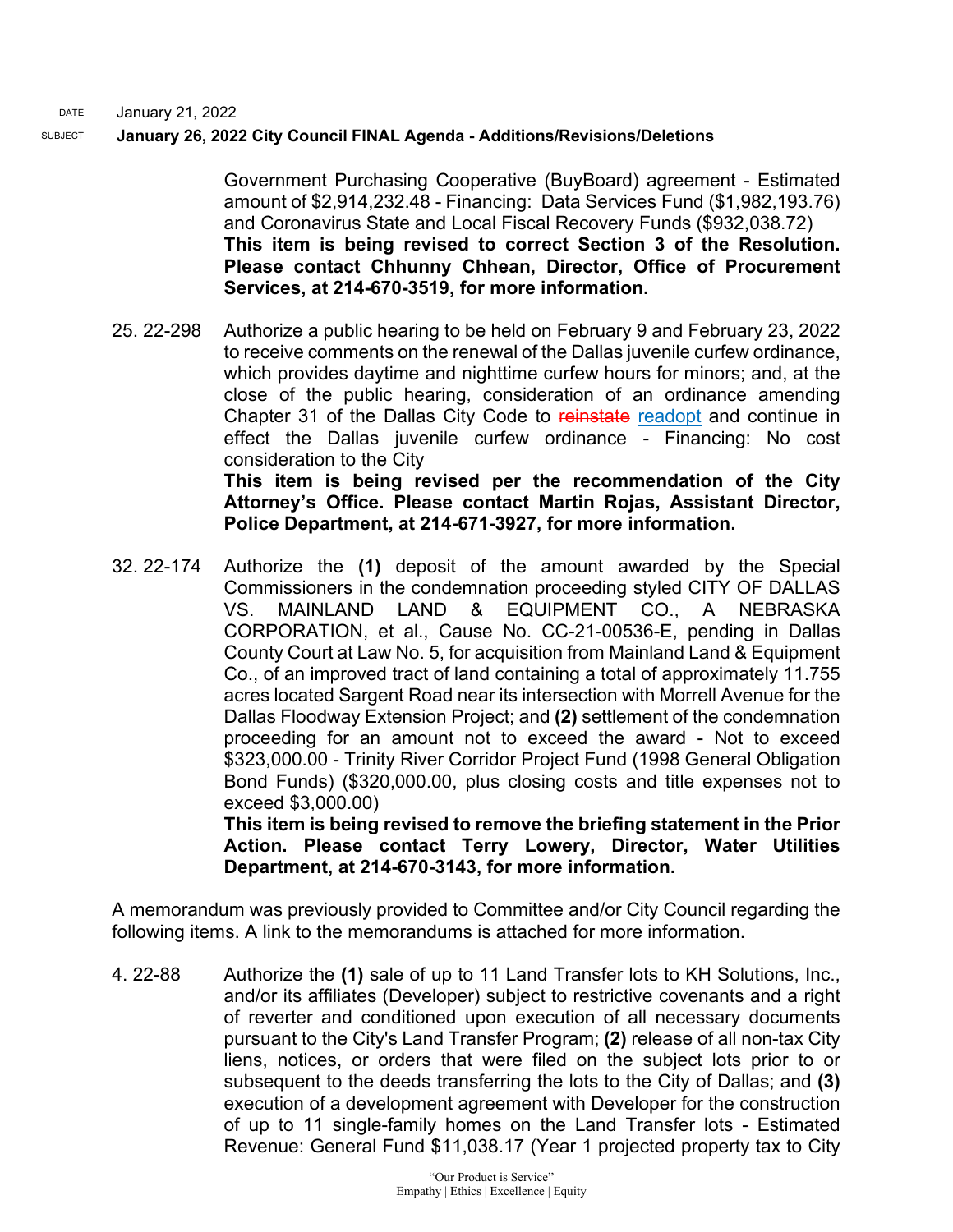DATE January 21, 2022

### SUBJECT **January 26, 2022 City Council FINAL Agenda - Additions/Revisions/Deletions**

of Dallas: \$17,482.28); Estimated Revenue Foregone: General Fund \$10,054.52 [The Housing and Homeless Solutions Committee was briefed by](http://cityofdallas.legistar.com/gateway.aspx?M=F&ID=169e345e-9647-48c9-bb0a-c847a03c4ec2.pdf)  [memorandum regarding this matter on December 14, 2021.](http://cityofdallas.legistar.com/gateway.aspx?M=F&ID=169e345e-9647-48c9-bb0a-c847a03c4ec2.pdf)

- 5. 22-49 Authorize the Dallas Public Facility Corporation to acquire, develop, and own the Mountain Creek Apartments, a mixed-income, multifamily development to be located at the intersection of Mountain Creek Parkway and Interstate 20 (Project) and enter into a seventy-five-year lease agreement with the Applicant or its affiliate for the development of the Project - Estimated Revenue Forgone: General Fund \$118,575.0 [The Housing and Homelessness Solutions Committee was briefed by](https://cityofdallas.legistar.com/View.ashx?M=F&ID=10348971&GUID=10054FD0-81A0-461D-8400-7B649FA22735)  [memorandum regarding this matter on December 14, 2021.](https://cityofdallas.legistar.com/View.ashx?M=F&ID=10348971&GUID=10054FD0-81A0-461D-8400-7B649FA22735)
- 17. 22-297 A resolution authorizing the guidelines for the Cultural Organizations Program within the Office of Arts and Culture to support cultural services in the City of Dallas for FY 2022-23 - Financing: This action has no cost consideration to the City (see Fiscal Information) [The Quality of Life, Arts and Culture Committee was briefed by](https://cityofdallas.legistar.com/View.ashx?M=F&ID=10400381&GUID=1293A0A5-913F-473C-95E2-A37F26708C86)  [memorandum regarding this matter on January 18, 2022.](https://cityofdallas.legistar.com/View.ashx?M=F&ID=10400381&GUID=1293A0A5-913F-473C-95E2-A37F26708C86)
- 30. 22-234 Authorize acquisition from Dallas Independent School District of a tract of land containing approximately 168,546 square feet, improved with an industrial warehouse and associated site improvements, located on East Kiest Boulevard at its intersection with Rector Street for the Dallas Floodway Extension Project - Not to exceed \$4,204,767.00 (\$4,183,267.00, plus closing costs and title expenses not to exceed \$21,500.00) - Financing: Trinity River Corridor Project Fund (1998 General Obligation Bond Funds) (\$4,183,267.00) and Flood Protection and Storm Drainage Facilities Fund (2006 General Obligation Bond Funds) (\$21,500.00) [The Mobility Solutions, Infrastructure and Sustainability Committee was](https://dallascityhall.com/government/Council%20Meeting%20Documents/msis_5__supplemental-appropriation-in-the-bipartisan-budget-act-of-2018-update-on-flood-risk-management-projects_memo_042219.pdf)  [briefed by memorandum regarding the projects and requirements related to](https://dallascityhall.com/government/Council%20Meeting%20Documents/msis_5__supplemental-appropriation-in-the-bipartisan-budget-act-of-2018-update-on-flood-risk-management-projects_memo_042219.pdf)  the U.S. Army Corps of Engineers [Supplemental Bi-Partisan Budget Act of](https://dallascityhall.com/government/Council%20Meeting%20Documents/msis_5__supplemental-appropriation-in-the-bipartisan-budget-act-of-2018-update-on-flood-risk-management-projects_memo_042219.pdf)  [2018 \(PL-115-123\) on April 22, 2019.](https://dallascityhall.com/government/Council%20Meeting%20Documents/msis_5__supplemental-appropriation-in-the-bipartisan-budget-act-of-2018-update-on-flood-risk-management-projects_memo_042219.pdf)
- 31. 22-140 Authorize acquisition from Valley Proteins, Inc., Estate of Virginia Cash, as their interest may appear and Estate of Mary Nell Cash, as their interest may appear of two tracts of land containing approximately 182,530 square feet, improved with commercial structures and supporting facilities, located on Pontiac Avenue near its intersection with Cedar Crest Boulevard for the Dallas Floodway Extension Project - Not to exceed \$1,081,309.00 (\$1,073,309.00, plus closing costs and title expenses not to exceed \$8,000.00) - Financing: Flood Protection and Storm Drainage Facilities Fund (2006 General Obligation Bond Funds)